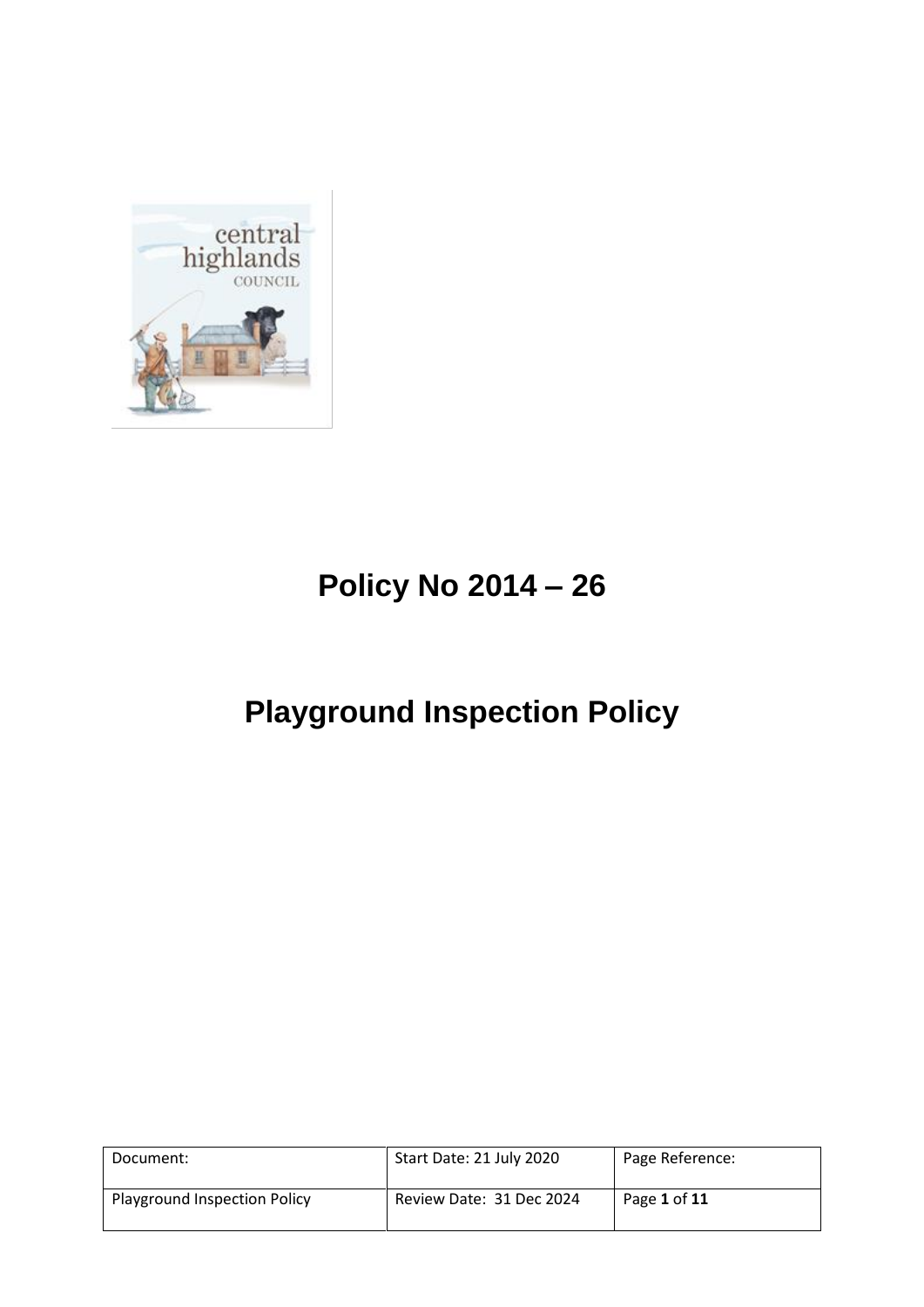### **OBJECTIVES:**

To ensure Council playgrounds are inspected on a monthly basis to identify potential hazards, rectify defects, and provide a feedback mechanism from inspection staff.

As this policy is concerned with maintenance, it is assumed that the existing equipment complies with relevant Australian standards.

All playgrounds and play equipment within the Central Highlands Council must be inspected once a month. This inspection must take place during the week beginning the first Monday of each month. The following items must be thoroughly checked:

### **Swings**

- All moving parts
- Seats and seat attachment parts
- Bolts under seats
- Chains, rods and ropes
- Surfaces under swings
- Uprights
- Bearings
- Joining links

### **Slides**

- Surface of chute for:
	- Roughness,
	- Splinters; and
	- Foreign objects such as glass and nails
- Landing area
- Steps of rungs
- Access to chute
- Hand rails
- Sides for the development of pinch, shear or crush points

| Document:                           | Start Date: 21 July 2020 | Page Reference: |
|-------------------------------------|--------------------------|-----------------|
| <b>Playground Inspection Policy</b> | Review Date: 31 Dec 2024 | Page 2 of 11    |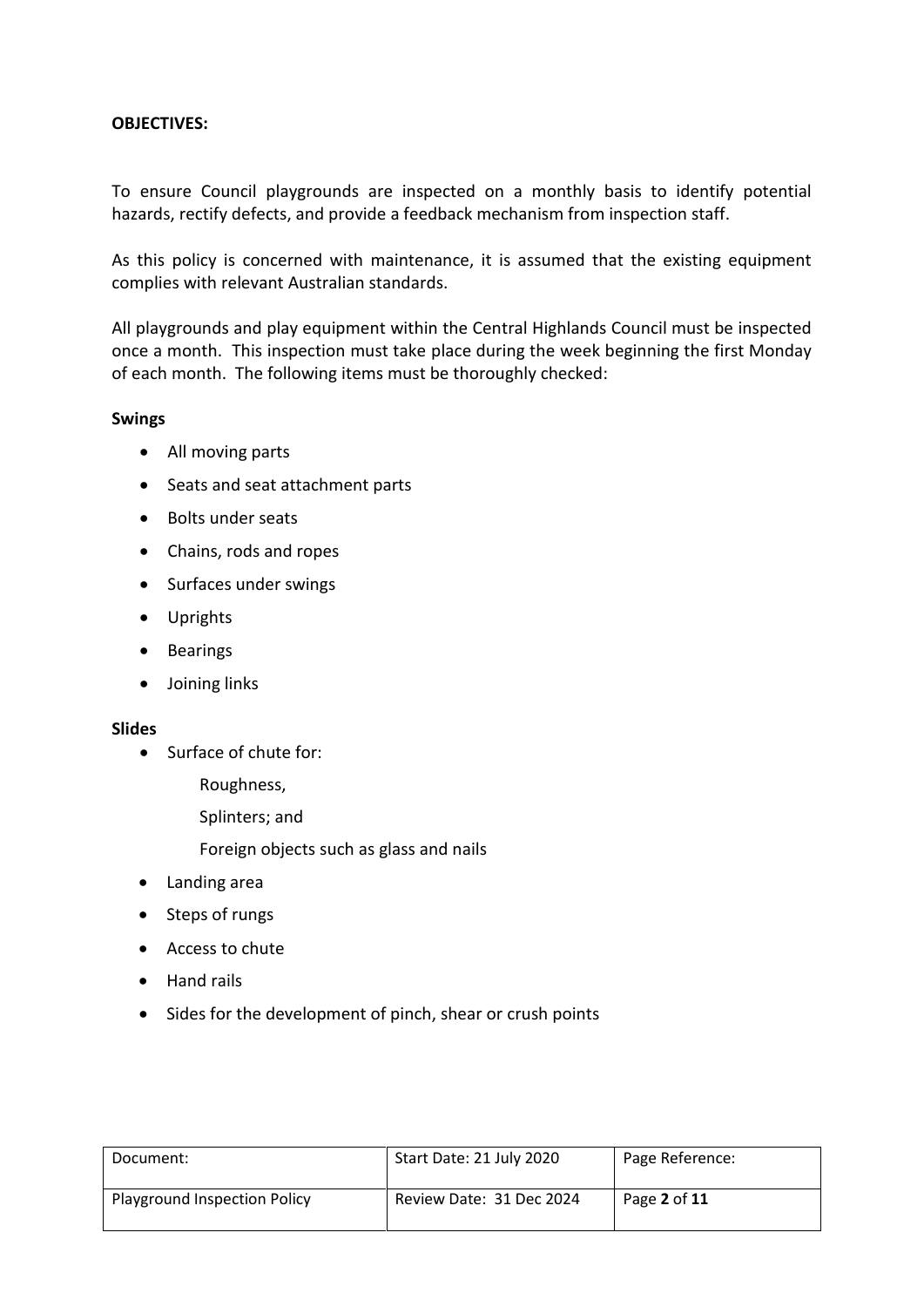# **General**

- All moving parts
- Bolts
- Chains and ropes
- Distortion of metal frames or components
- Looseness of joints and connections
- Instability of equipment
- Surfaces of equipment for:
	- splinters,
	- timber,
	- fibreglass,
	- rust,
	- finish; and
	- vandalism
- Surfaces under equipment
- Missing components
- Lubrication
- Decay or insect attack on timber components

Where a grease nipple is provided on a swing bearing or swivel joint, it should be greased at each inspection

Any glass or other dangerous substances must be removed from the vicinity of play equipment

Where mulch under play equipment has either consolidated or scuffed out, it must be raked over or topped up. A rotary hoe may be used to loosen up soft fall areas if appropriate. Where weed growth has invaded the mulch or soft fall area under equipment, it should be spot sprayed or removed by hand.

All links on swing chains should be checked thoroughly for wear. If any link is more than half worn through, it must be replaced.

All discoveries of vandalism must be reported immediately to a supervisor.

| Document:                           | Start Date: 21 July 2020 | Page Reference:            |
|-------------------------------------|--------------------------|----------------------------|
| <b>Playground Inspection Policy</b> | Review Date: 31 Dec 2024 | Page <b>3</b> of <b>11</b> |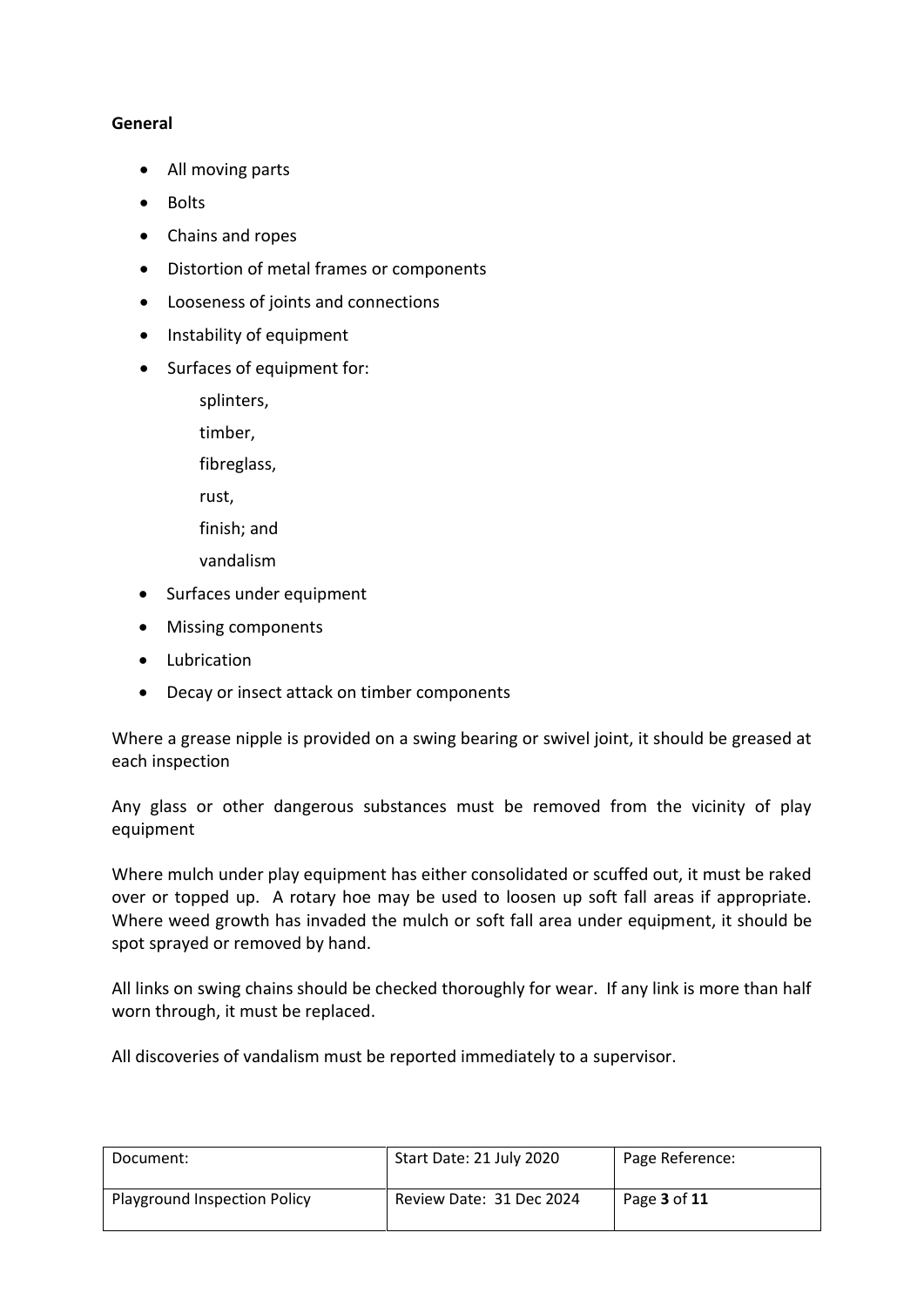Any equipment which is found to be unsafe should be reported immediately to the Supervisor on a Form B, with a view to closing off equipment if repairs cannot be effected immediately.

Sand pits in play areas should be checked for dangerous foreign materials. Topping up to be carried out if required.

Any other item of damage should be noted, i.e. damaged rubbish bins, missing locks, damaged fences etc. within each reserve.

# **Hazard Management Process**

When playgrounds are inspected a 'Form A – Record of Inspection of Playground Equipment must be used as a checklist to determine hazards and faults. Any "No' answers recorded on Form A need to be detailed on 'Form B – Record of Inspection and Repairs to Playground Equipment, Surfaces and Furniture'.

Each Form B will be assessed and the Supervisor will complete a Works Action Form outlining the recommended action, which will be one of the following:

- Rectify the defect
- Monitor the defect
- Refer to Budget

**Note:** while COVID-19 presents as an issue and concern, social distancing signs will remain in place at each playground location**.** Council does not disinfect playground equipment.

# **Rectifying the Defect**

The Works Action Form will outline the time frame in which repairs must be undertaken. Upon completion of the repairs the works order and Form B must be returned to the Works Manager. An outline of the works undertaken must be recorded in the comments section of the works order.

### **Monitoring**

The Monitoring process is designed to cater for minor playground equipment defects that do not present any immediate or anticipated safety hazard.

One the staff inspecting the playground equipment recognise a problem that requires monitoring a Form B must be completed and forwarded to the Supervisor. The Supervisor will determine whether to commence monitoring or rectify the problem. If the monitoring process is chosen a Form C – Defect Deterioration Monitoring Form must be completed at each monthly inspection for each item being monitored. Once the Form C is completed an 'm' must be placed in the monitoring column alongside the particular checkpoint.

| Document:                           | Start Date: 21 July 2020 | Page Reference: |
|-------------------------------------|--------------------------|-----------------|
| <b>Playground Inspection Policy</b> | Review Date: 31 Dec 2024 | Page 4 of 11    |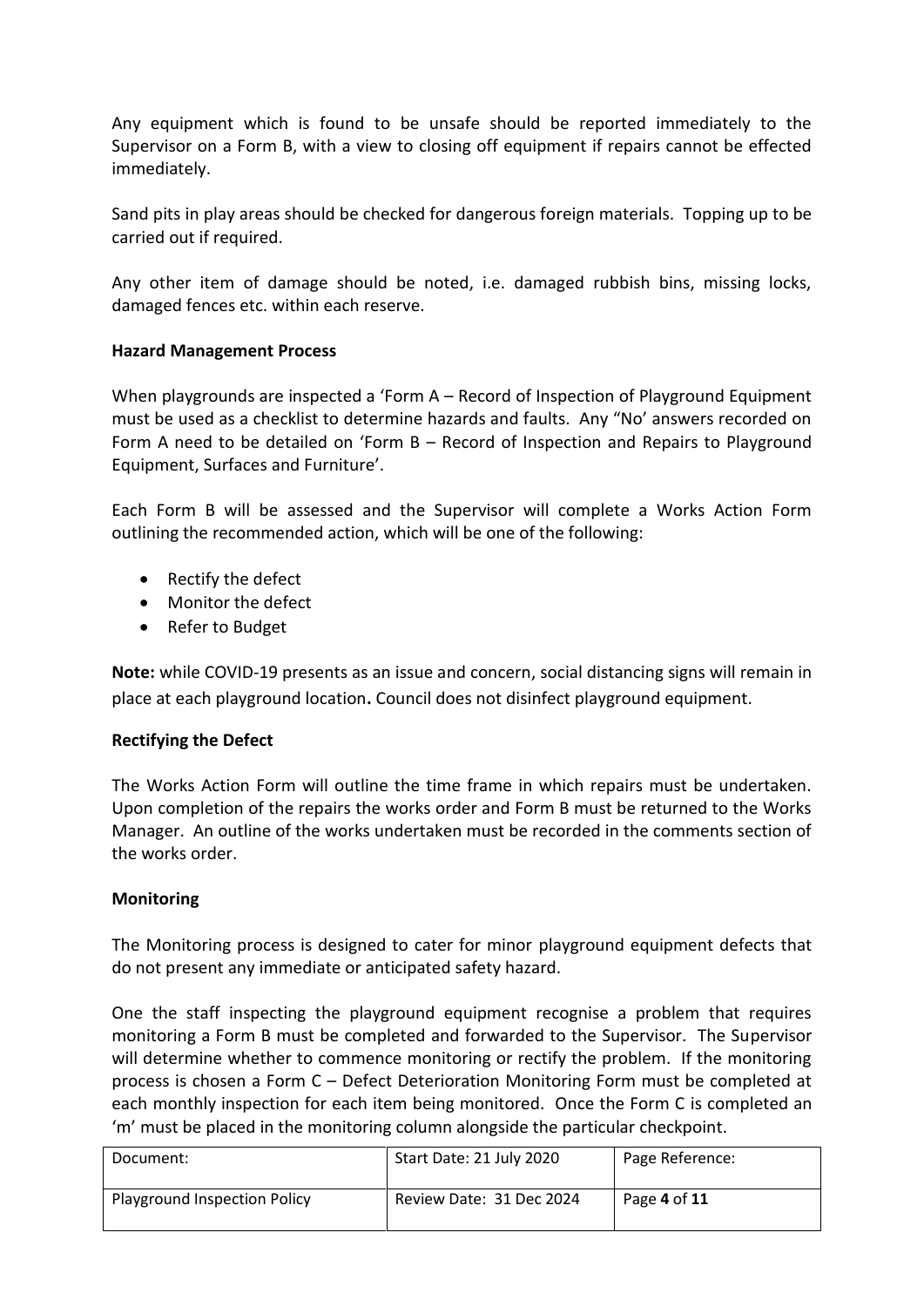If there is any deterioration of the problem and a safety issue is recognised, another Form B must be completed and forwarded to the Supervisor.

# **Budget**

If the defect cannot be repaired as part of the normal maintenance program it will be referred to the Works Manager. A decision will then be made about when the defect will be repaired and the allocation of funds.

# **Storage of Records**

Records will be returned and kept by the Works Manager.

# **Playground Inspection Staff**

The Playground inspection staff must have the ability to recognise maintenance faults and defects that may pose a safety hazard to users of playground equipment. Playground inspection staff must have the necessary skills in undertaking repair work, following detailed plans and instructions, including the installation of playground equipment to specification.

# **Installation of New Playground Equipment**

All playground equipment must be installed according to the manufacturer's specification. A new Playground Installation Form must be completed after installation so that the playground inventory can be updated.

### **Installation of Replacement Components**

All replacement components must be designed and approved by the original manufacturer. All replacement components must be installed according to the manufacturer's specifications.

### **Alteration or Modification of Existing Playground Equipment**

All alterations and modifications to existing playground equipment must be approved by the original manufacturer.

| Document:                           | Start Date: 21 July 2020 | Page Reference: |
|-------------------------------------|--------------------------|-----------------|
| <b>Playground Inspection Policy</b> | Review Date: 31 Dec 2024 | Page 5 of 11    |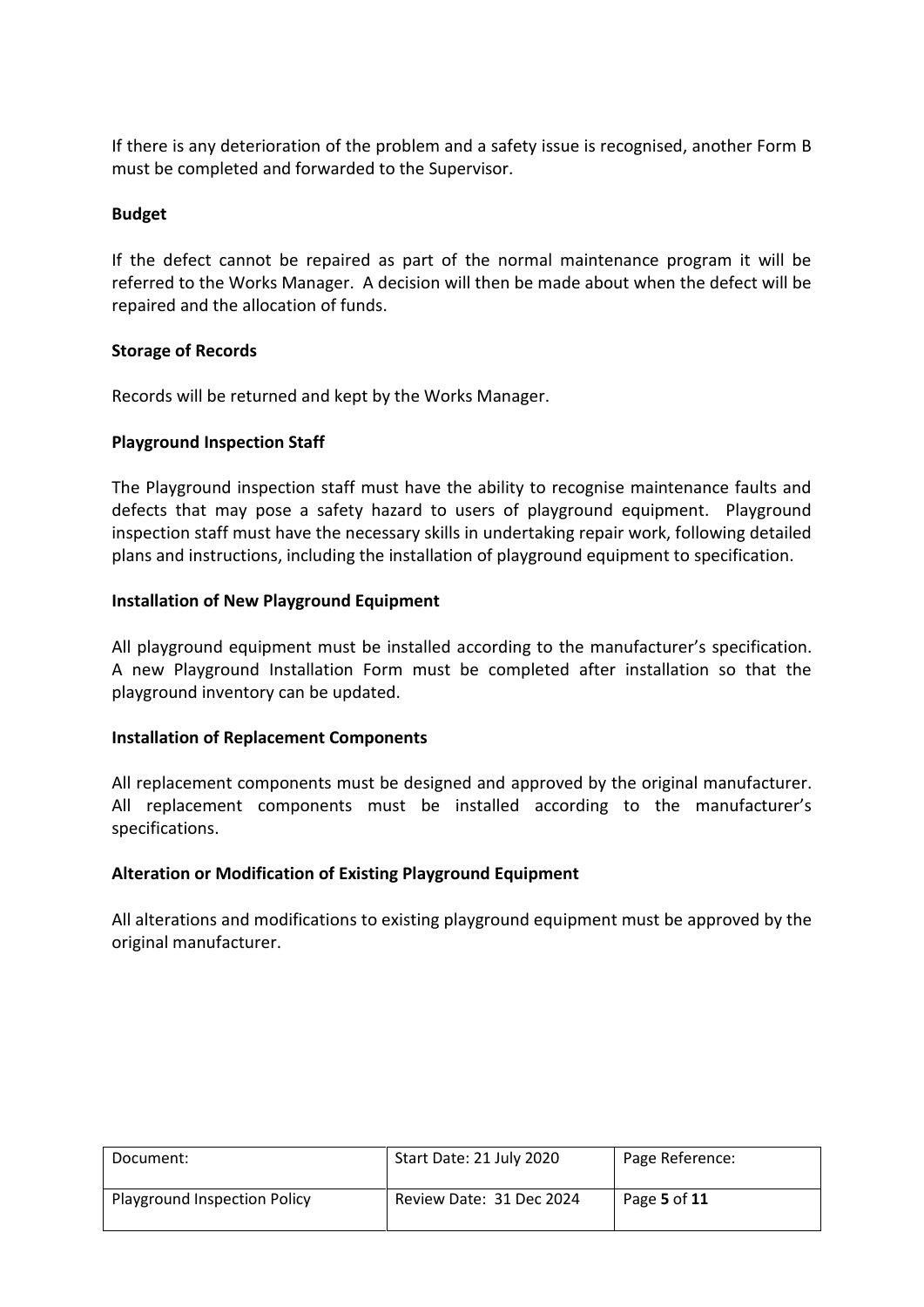# **CENTRAL HIGHLANDS COUNCIL FORM A – RECORD OF INSPECTION OF PLAYGROUND EQUIPMENT**

**DATE:…./…../……..**

# **PIECE OF EQUIPMENT – M = Monitoring**

|                                                                                                                | PIECE OF EQUIPMENT - M = Monitoring |                                             |                          |     |    |   |               |              |   |          |  |  |
|----------------------------------------------------------------------------------------------------------------|-------------------------------------|---------------------------------------------|--------------------------|-----|----|---|---------------|--------------|---|----------|--|--|
|                                                                                                                |                                     |                                             |                          |     |    |   |               |              |   |          |  |  |
| <b>CHECKPOINTS</b>                                                                                             | Yes No                              |                                             | M                        | Yes | No | M | <b>Yes No</b> |              | M | Yes No M |  |  |
|                                                                                                                |                                     |                                             |                          |     |    |   |               |              |   |          |  |  |
| Are all joints and connections tight                                                                           |                                     |                                             |                          |     |    |   |               |              |   |          |  |  |
| Is timber free of decay or damage                                                                              |                                     |                                             |                          |     |    |   |               |              |   |          |  |  |
| Are pipe ends plugged                                                                                          |                                     |                                             |                          |     |    |   |               |              |   |          |  |  |
| Have pinch points been eliminated                                                                              |                                     |                                             |                          |     |    |   |               |              |   |          |  |  |
| Are ropes free of mildew or fraying                                                                            |                                     |                                             |                          |     |    |   |               |              |   |          |  |  |
| Are S-hooks, shackles and chain links<br>completely closed and free of wear                                    |                                     |                                             |                          |     |    |   |               |              |   |          |  |  |
| Has loose ground cover been raked to<br>make it more impact absorbing and to<br>remove debris                  |                                     |                                             |                          |     |    |   |               |              |   |          |  |  |
| Have litter and debris been removed<br>from enclosed spaces                                                    |                                     |                                             |                          |     |    |   |               |              |   |          |  |  |
| Have holes and enclosed spaces been<br>checked for spiders                                                     |                                     |                                             |                          |     |    |   |               |              |   |          |  |  |
| Have ropes, rubber, fibreglass, chains<br>other<br>vulnerable<br>and<br>items<br>been<br>checked for vandalism |                                     |                                             |                          |     |    |   |               |              |   |          |  |  |
| Do tyres have holes which provide<br>adequate drainage                                                         |                                     |                                             |                          |     |    |   |               |              |   |          |  |  |
| Are tyres non-steel belted types                                                                               |                                     |                                             |                          |     |    |   |               |              |   |          |  |  |
| Are bearings lubricated and working<br>smoothly                                                                |                                     |                                             |                          |     |    |   |               |              |   |          |  |  |
| Has the equipment been checked for<br>missing or broken components                                             |                                     |                                             |                          |     |    |   |               |              |   |          |  |  |
| Is the equipment free of warped,<br>cracked or bent components                                                 |                                     |                                             |                          |     |    |   |               |              |   |          |  |  |
| Is the equipment free of corrosion above<br>and below the ground                                               |                                     |                                             |                          |     |    |   |               |              |   |          |  |  |
| Are painted surfaces in good condition                                                                         |                                     |                                             |                          |     |    |   |               |              |   |          |  |  |
| Are fibreglass and plastic surfaces free of<br>damage                                                          |                                     |                                             |                          |     |    |   |               |              |   |          |  |  |
| the<br>slide<br>checked<br>been<br>for<br>Has<br>separation of side and chute                                  |                                     |                                             |                          |     |    |   |               |              |   |          |  |  |
| Does the whole structure seem stable<br>and safe                                                               |                                     |                                             |                          |     |    |   |               |              |   |          |  |  |
| Document:                                                                                                      |                                     | Start Date: 21 July 2020<br>Page Reference: |                          |     |    |   |               |              |   |          |  |  |
| Playground Inspection Policy                                                                                   |                                     |                                             | Review Date: 31 Dec 2024 |     |    |   |               | Page 6 of 11 |   |          |  |  |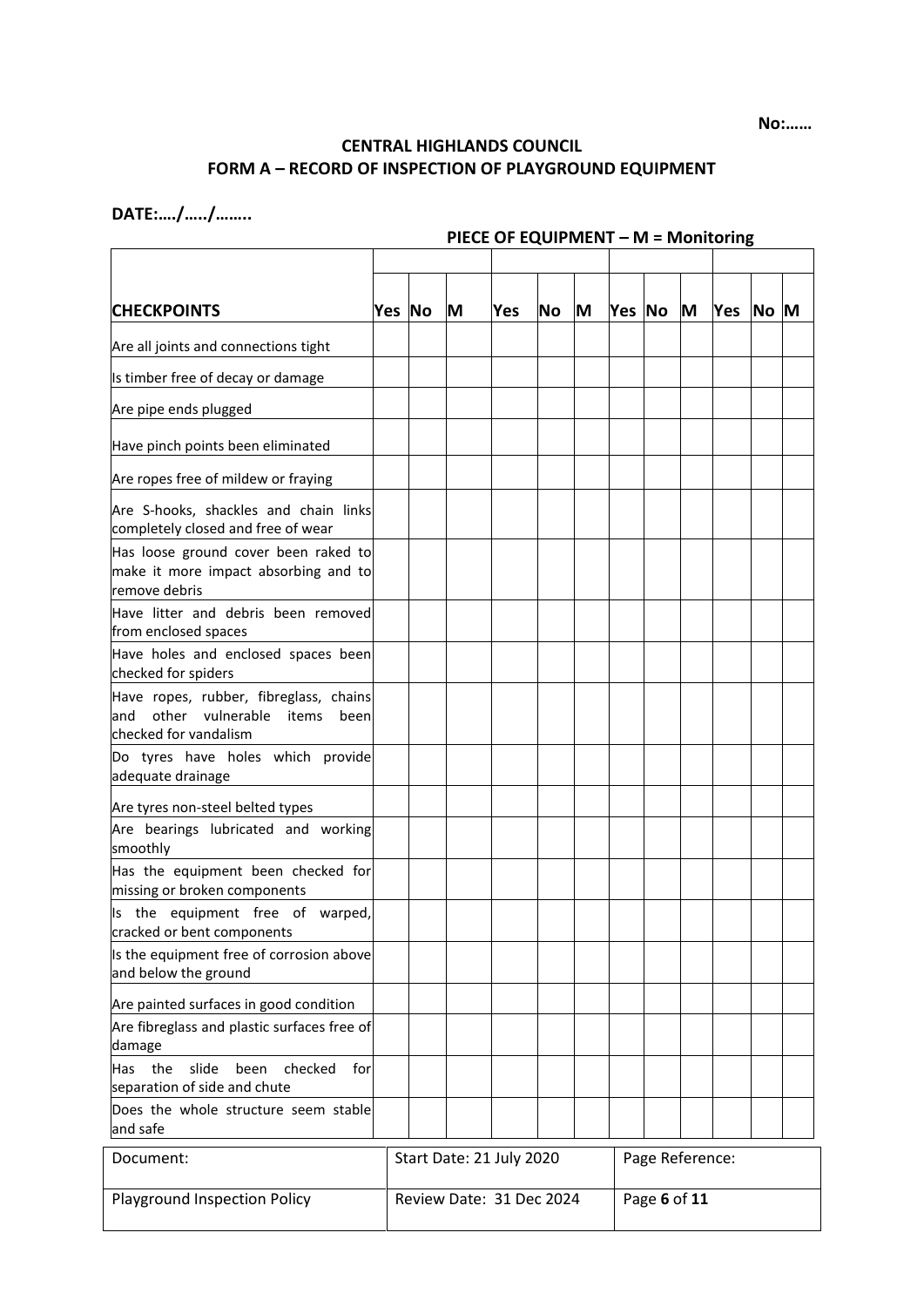# **CENTRAL HIGHLANDS COUNCIL FORM B RECORD OF INSPECTION AND REPAIRS TO PLAYGOUND EQUIPMENT, SURFACES AND FURNITURE**

| Location          | Date       |
|-------------------|------------|
| Item of Equipment |            |
| Inspector         | Form A No: |

### REPORT OF DEFECT:

| Safety     | Appearance              |  |
|------------|-------------------------|--|
| Structural | Condition deterioration |  |
| Surface    | Other                   |  |

\_\_\_\_\_\_\_\_\_\_\_\_\_\_\_\_\_\_\_\_\_\_\_\_\_\_\_\_\_\_\_\_\_\_\_\_\_\_\_\_\_\_\_\_\_\_\_\_\_\_\_\_\_\_\_\_\_\_\_\_\_\_\_\_\_\_\_\_\_\_\_\_\_\_\_

### DESCRIPTION:

\_\_\_\_\_\_\_\_\_\_\_\_\_\_\_\_\_\_\_\_\_\_\_\_\_\_\_\_\_\_\_\_\_\_\_\_\_\_\_\_\_\_\_\_\_\_\_\_\_\_\_\_\_\_\_\_\_\_\_\_\_\_\_\_\_\_\_\_\_\_\_\_\_\_\_

CAUSE:

| Vandalism | <b>Structural Fault</b> |  |
|-----------|-------------------------|--|
| Wear/Tear | Other                   |  |
| Age       |                         |  |

\_\_\_\_\_\_\_\_\_\_\_\_\_\_\_\_\_\_\_\_\_\_\_\_\_\_\_\_\_\_\_\_\_\_\_\_\_\_\_\_\_\_\_\_\_\_\_\_\_\_\_\_\_\_\_\_\_\_\_\_\_\_\_\_\_\_\_\_\_\_\_\_\_\_\_

#### ACTION TAKEN:

| On Spot Complete         | Equipment Required  |  |
|--------------------------|---------------------|--|
| Parts Required           | Made Safe temporary |  |
| <b>Material Required</b> |                     |  |

\_\_\_\_\_\_\_\_\_\_\_\_\_\_\_\_\_\_\_\_\_\_\_\_\_\_\_\_\_\_\_\_\_\_\_\_\_\_\_\_\_\_\_\_\_\_\_\_\_\_\_\_\_\_\_\_\_\_\_\_\_\_\_\_\_\_\_\_\_\_\_\_\_\_\_ \_\_\_\_\_\_\_\_\_\_\_\_\_\_\_\_\_\_\_\_\_\_\_\_\_\_\_\_\_\_\_\_\_\_\_\_\_\_\_\_\_\_\_\_\_\_\_\_\_\_\_\_\_\_\_\_\_\_\_\_\_\_\_\_\_\_\_\_\_\_\_\_\_\_\_

### DETAILS OF REQUIREMENTS/COMMENTS:

### SUPERVISOR'S COMMENTS

| Refer to  | Monitoring | <b>Undertake Repairs</b> |  |
|-----------|------------|--------------------------|--|
| Estimates |            |                          |  |

\_\_\_\_\_\_\_\_\_\_\_\_\_\_\_\_\_\_\_\_\_\_\_\_\_\_\_\_\_\_\_\_\_\_\_\_\_\_\_\_\_\_\_\_\_\_\_\_\_\_\_\_\_\_\_\_\_\_\_\_\_\_\_\_\_\_\_\_\_\_\_\_\_\_\_ \_\_\_\_\_\_\_\_\_\_\_\_\_\_\_\_\_\_\_\_\_\_\_\_\_\_\_\_\_\_\_\_\_\_\_\_\_\_\_\_\_\_\_\_\_\_\_\_\_\_\_\_\_\_\_\_\_\_\_\_\_\_\_\_\_\_\_\_\_\_\_\_\_\_\_

| Works Action Form No: | Date               |  |
|-----------------------|--------------------|--|
| Works Completed By:   | Date of Completion |  |

| Document:                           | Start Date: 21 July 2020 | Page Reference: |
|-------------------------------------|--------------------------|-----------------|
| <b>Playground Inspection Policy</b> | Review Date: 31 Dec 2024 | Page 7 of 11    |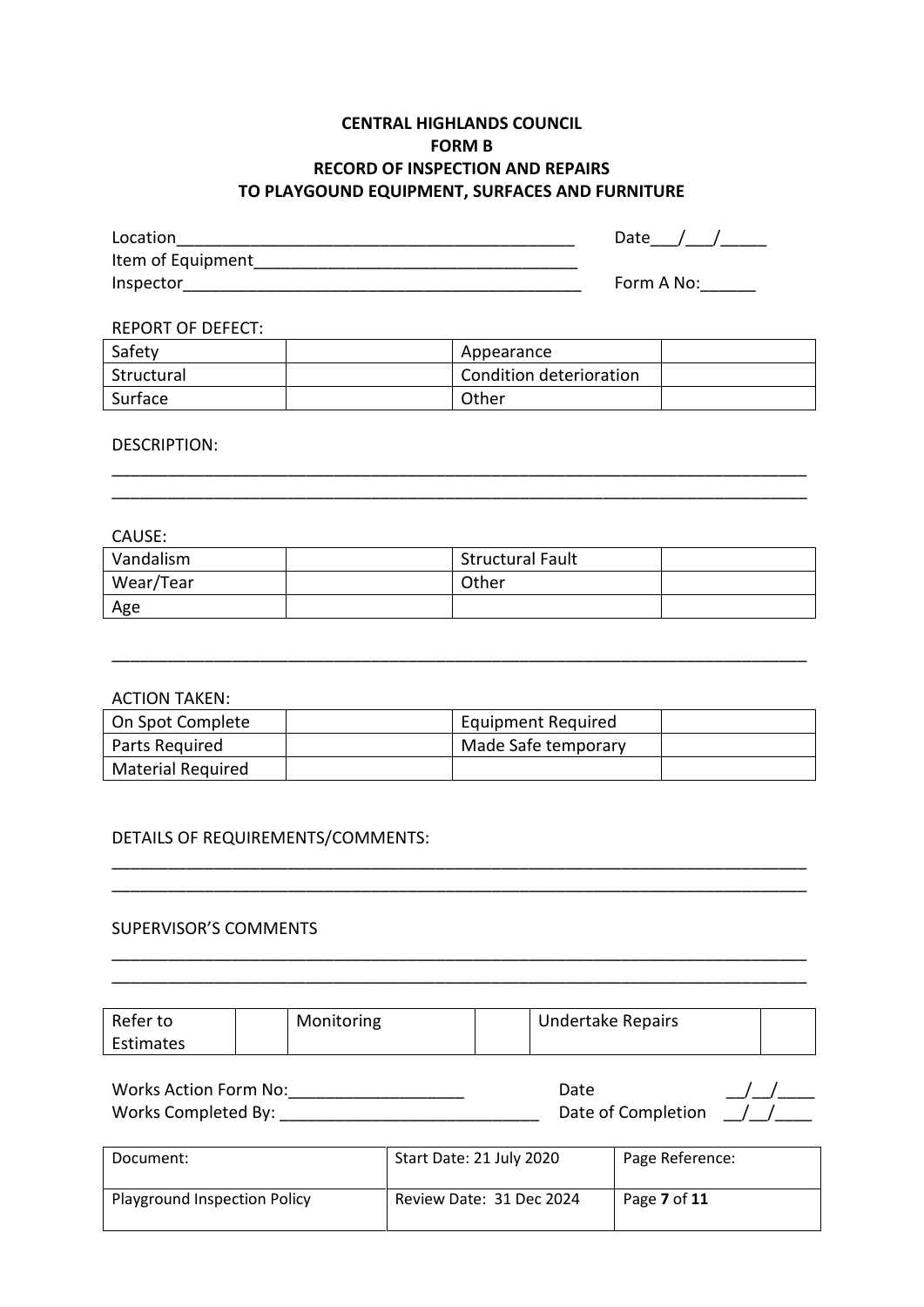| Document:                           | Start Date: 21 July 2020 | Page Reference: |
|-------------------------------------|--------------------------|-----------------|
| <b>Playground Inspection Policy</b> | Review Date: 31 Dec 2024 | Page 8 of 11    |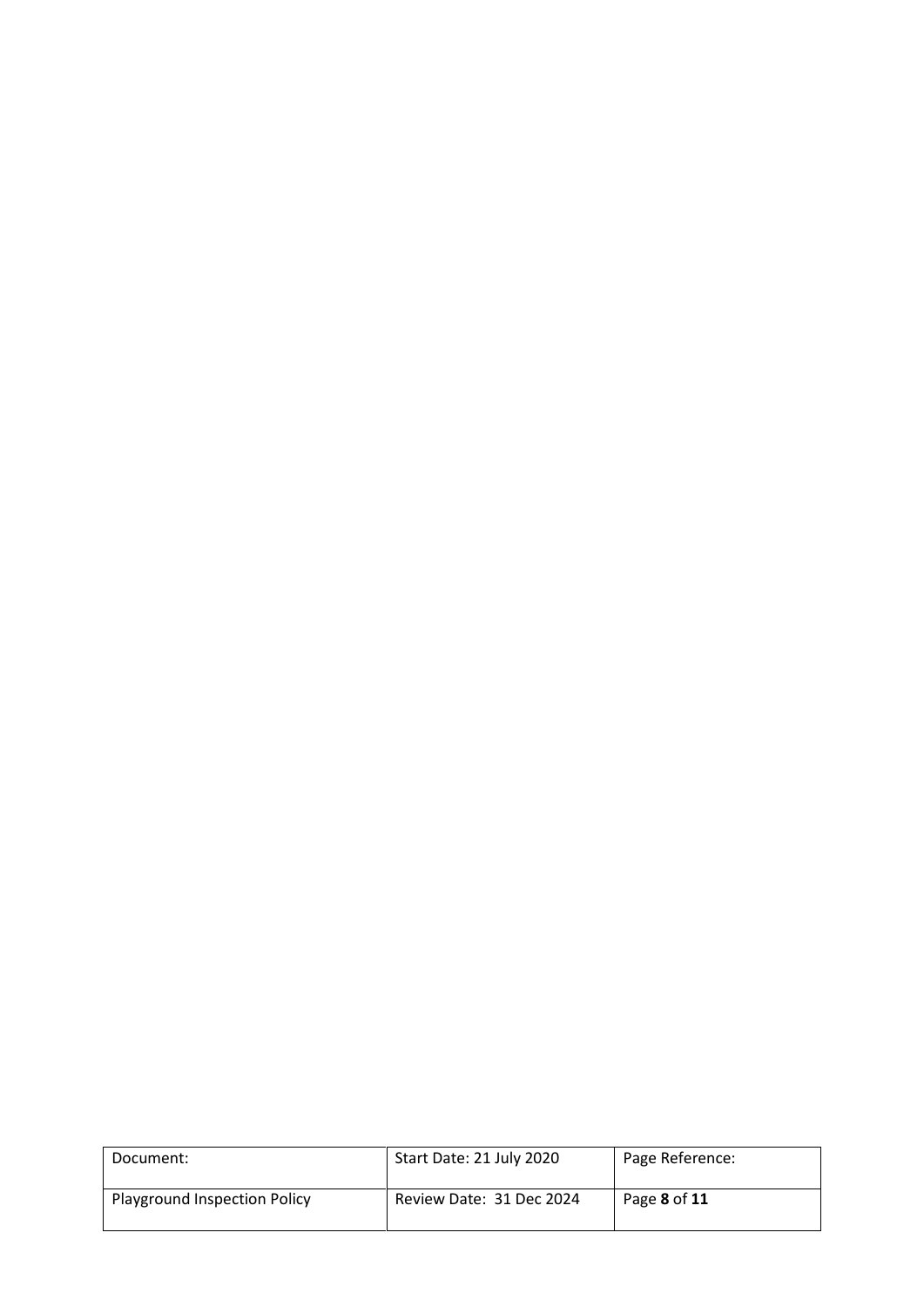# **CENTRAL HIGHLANDS COUNCIL**

# **FORM C**

# **DETECT DETERIORATION MONITORING FORM**

| Date $\_\_\_\_\_\_\_\_\_\_\_\_\_\_\_\_\_\_$ |        |        |                     |
|---------------------------------------------|--------|--------|---------------------|
|                                             |        |        |                     |
| Monitoring Item:                            |        |        |                     |
|                                             |        |        |                     |
|                                             |        |        |                     |
|                                             |        |        |                     |
|                                             |        |        |                     |
| Original Form B No: ___________________     |        |        |                     |
|                                             |        |        |                     |
|                                             |        |        |                     |
| (Tick appropriate box)                      |        |        |                     |
|                                             |        |        |                     |
|                                             |        |        |                     |
|                                             |        |        |                     |
| No deterioration                            | $\Box$ | $\sim$ | Mark as on Form A   |
|                                             |        |        |                     |
| Deterioration/safety<br>Issue recognised    | П      | $\sim$ | Complete new Form B |

| Inspector                           |                          |                 |  |  |
|-------------------------------------|--------------------------|-----------------|--|--|
| Document:                           | Start Date: 21 July 2020 | Page Reference: |  |  |
| <b>Playground Inspection Policy</b> | Review Date: 31 Dec 2024 | Page 9 of 11    |  |  |

Signed \_\_\_\_\_\_\_\_\_\_\_\_\_\_\_\_\_\_\_\_\_\_\_\_\_\_\_\_\_\_\_\_\_\_\_\_\_\_\_\_\_\_\_\_\_\_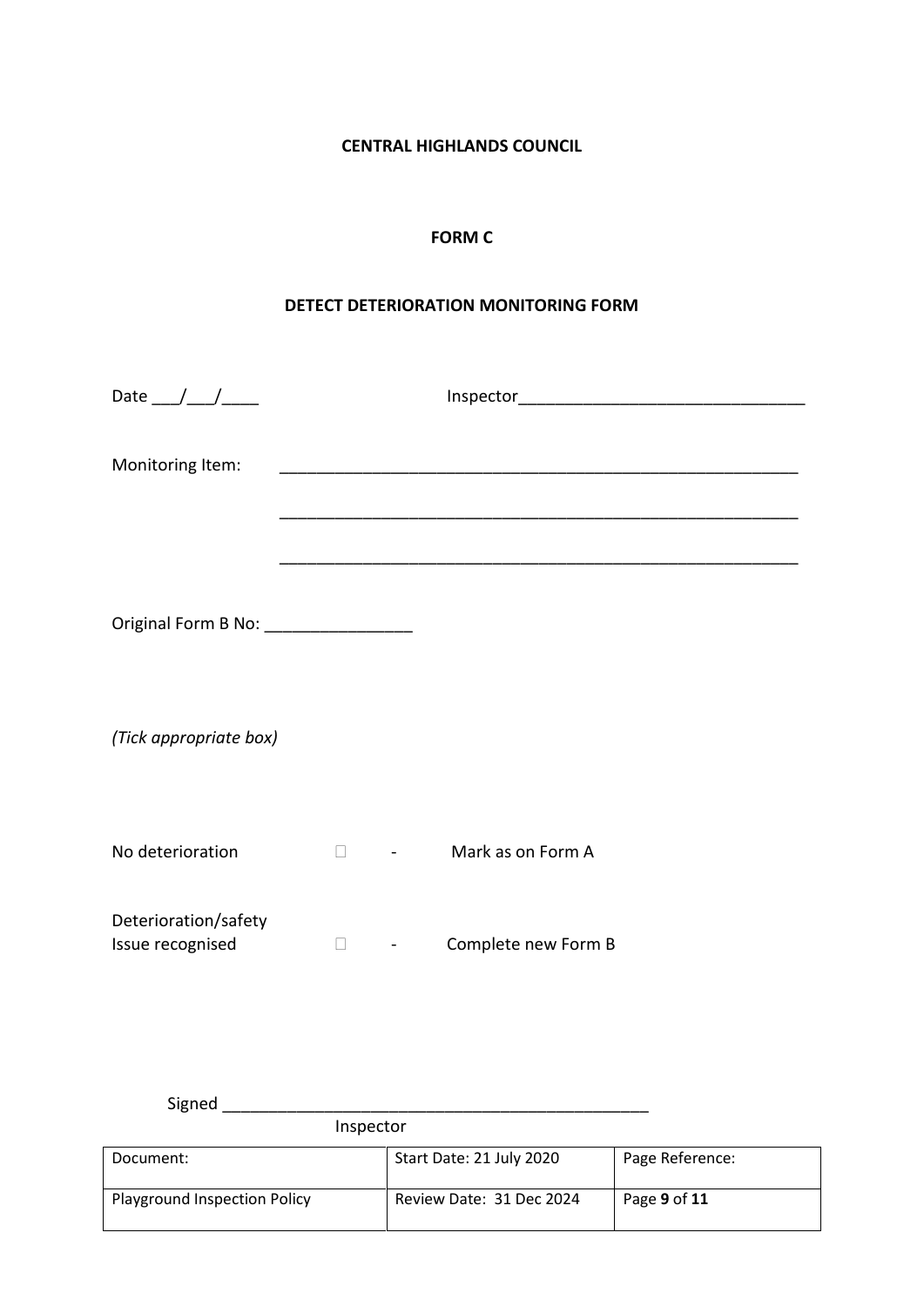### **CENTRAL HIGHLANDS COUNCIL**

### **WORKS ACTION FORM**

|         | Reference to Form B No:-------    |           |    |         |        |
|---------|-----------------------------------|-----------|----|---------|--------|
|         |                                   |           |    |         |        |
|         |                                   |           |    |         |        |
|         |                                   |           |    |         |        |
|         | Recommendation/Action to be taken |           |    |         |        |
| Rectify |                                   | the       |    |         | Defect |
|         |                                   |           |    |         |        |
|         |                                   |           |    |         |        |
|         |                                   |           |    |         |        |
|         |                                   |           |    |         |        |
| Monitor | the                               | defect    | as | per     | manual |
|         |                                   |           |    |         |        |
| Refer   | to                                | Estimates |    | (detail | costs  |
|         |                                   |           |    |         |        |
|         |                                   |           |    |         |        |
|         |                                   |           |    |         |        |
|         |                                   |           |    |         |        |

| Document:                           | Start Date: 21 July 2020 | Page Reference: |
|-------------------------------------|--------------------------|-----------------|
| <b>Playground Inspection Policy</b> | Review Date: 31 Dec 2024 | Page 10 of 11   |